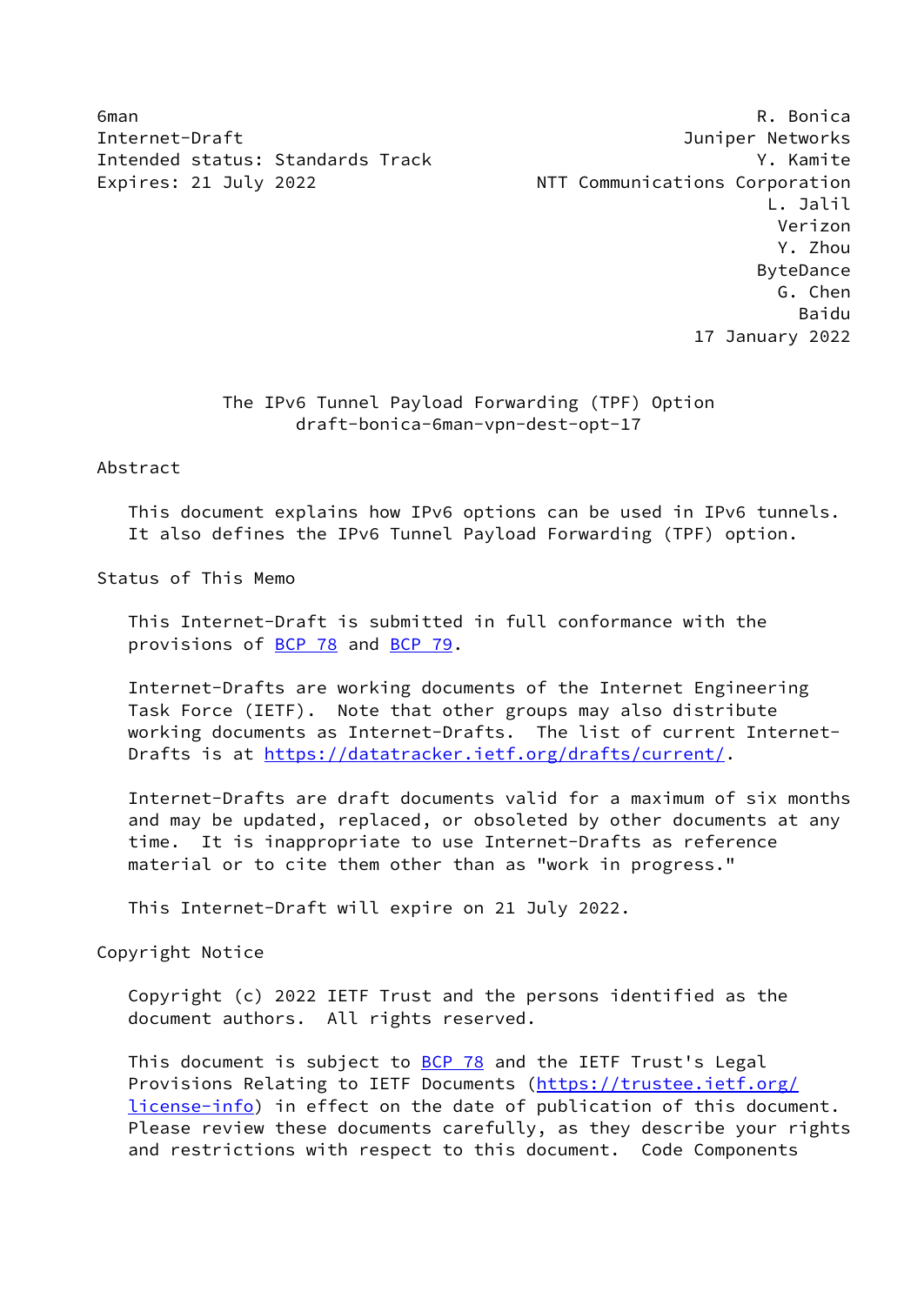<span id="page-1-1"></span>Internet-Draft IPv6 TPF Option January 2022

 extracted from this document must include Revised BSD License text as described in Section 4.e of the **Trust Legal Provisions** and are provided without warranty as described in the Revised BSD License.

Table of Contents

|    |                                                                 | $\overline{2}$ |
|----|-----------------------------------------------------------------|----------------|
|    |                                                                 | $\overline{4}$ |
| 3. | The IPv6 Tunnel Payload Forwarding (TPF) Option $\ldots \ldots$ | $\overline{4}$ |
| 4. | TPF Information Determines Next-Protocol Engine Behavior        | $\overline{5}$ |
| 5. | TPF Information Semantics                                       | $\overline{5}$ |
| 6. | Virtual Private Networking (VPN) Applications                   | 6              |
|    |                                                                 | 6              |
| 8. |                                                                 | 6              |
| 9. |                                                                 | $\mathbf{Z}$   |
|    |                                                                 | $\mathbf I$    |
|    |                                                                 | $\mathbf{Z}$   |
|    | Normative References<br>11.1.                                   | $\mathbf{Z}$   |
|    | 11.2. Informative References                                    | <u>8</u>       |
|    | Authors' Addresses                                              | 8              |
|    |                                                                 |                |

## <span id="page-1-0"></span>[1](#page-1-0). Introduction

This document explains how IPv6 options [\[RFC8200](https://datatracker.ietf.org/doc/pdf/rfc8200)] can be used in IPv6 tunnels. It also defines the IPv6 Tunnel Payload Forwarding (TPF) option.

An IPv6 tunnel [\[RFC2473](https://datatracker.ietf.org/doc/pdf/rfc2473)] connects two nodes, called the entry-point and the exit-point. The entry-point receives a packet and encapsulates it in a Tunnel IPv6 Header. Figure 1 depicts the encapsulation.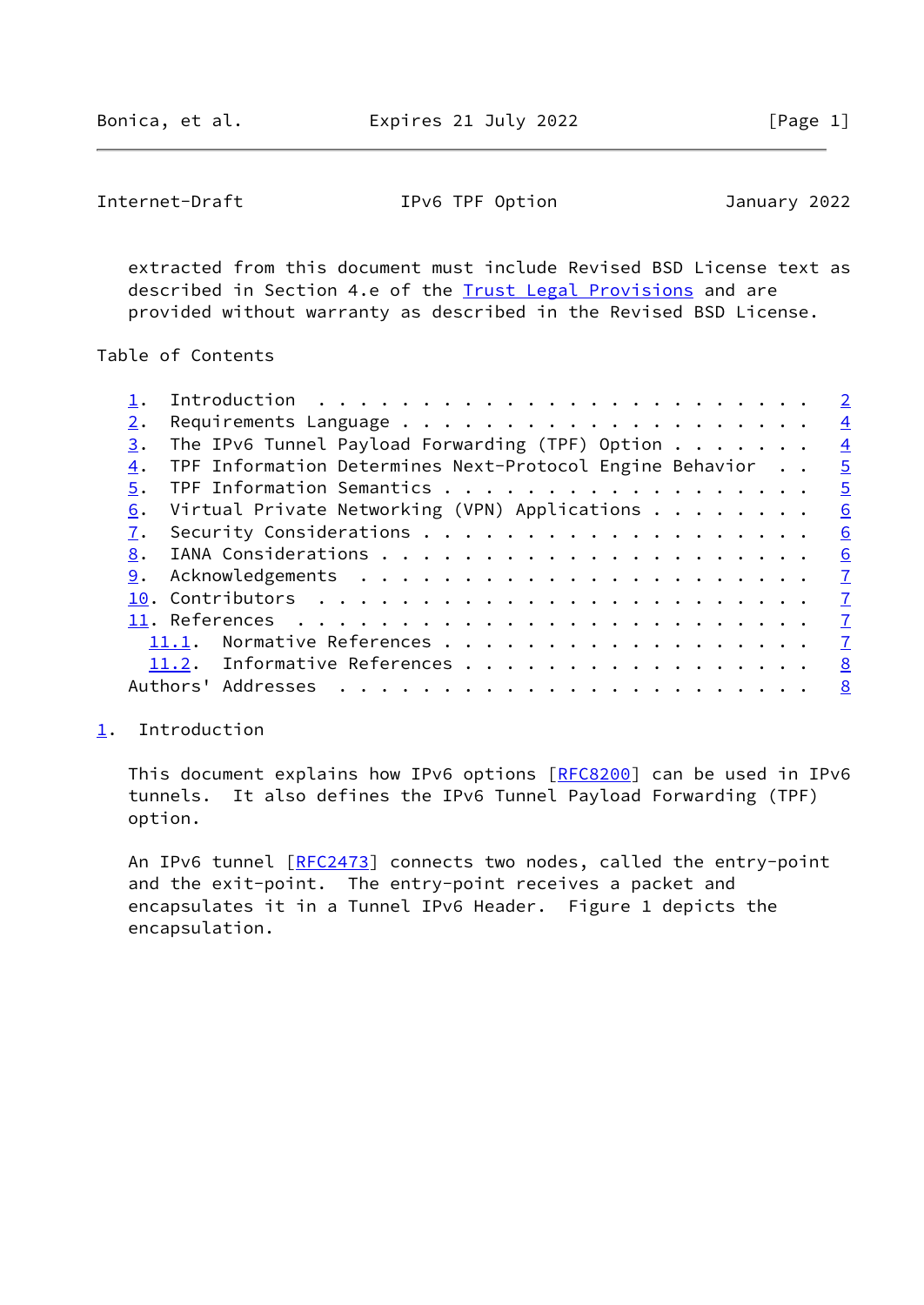Bonica, et al. **Expires 21 July 2022** [Page 2]

Internet-Draft IPv6 TPF Option January 2022



Figure 1: IPv6 Tunnel Encapsulation

 The original packet can be any layer-2 or layer-3 packet (e.g., Ethernet, IPv4, IPv6). The Tunnel Header is an IPv6 header followed by zero or more extension headers. The resulting packet is a Tunnel IPv6 Packet.

 The entry-point sends the Tunnel IPv6 Packet to the exit-point which then executes the following procedure:

- \* Process the Tunnel IPv6 Header.
- \* Remove the Tunnel IPv6 Header, exposing the original packet.
- \* Submit the original packet to the next-protocol engine.

 The exit-point node processes the Tunnel IPv6 Header in strict left to-right order. It processes the IPv6 header first and then processes extension headers in the order that they appear in the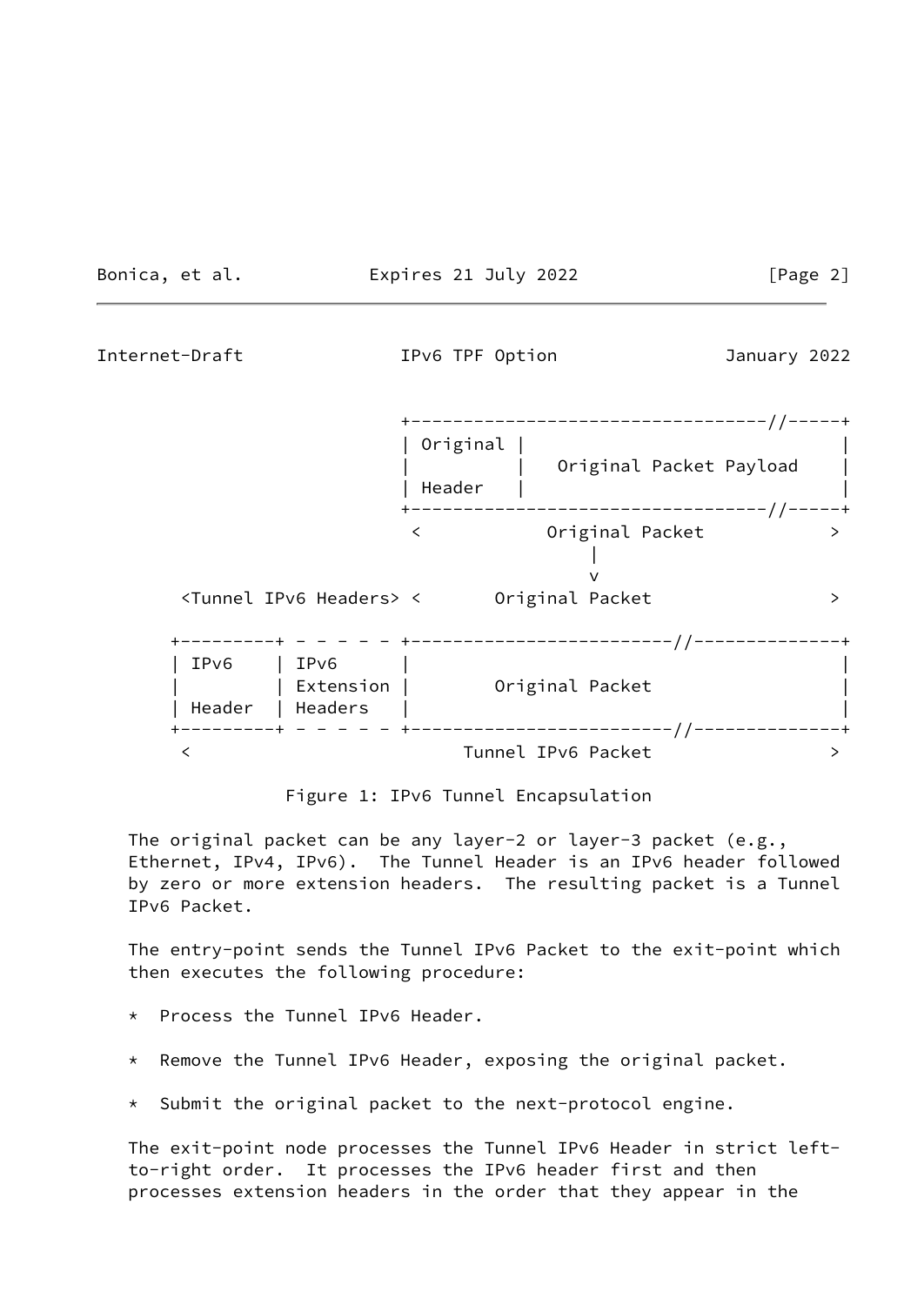packet. The IPv6 header, and each extension header, includes a Next Header field. The last Next Header field processed identifies the next-protocol engine.

 Entry-point nodes can send optional information to the next-protocol engine on the exit-point node. For example, the entry-point can indicate:

 $*$  The interface through which the next-protocol engine should send the packet.

Bonica, et al. **Expires 21 July 2022** [Page 3]

<span id="page-3-1"></span>Internet-Draft IPv6 TPF Option January 2022

 \* The routing table that the next-protocol engine should use to process the packet.

 To send this information, the entry-point node includes an IPv6 Destination Option header in the Tunnel IPv6 Header. The IPv6 Destination Options header includes an IPv6 TPF option and the IPv6 TPF option includes TPF information. The next-protocol engine on the exit-point node uses TPF information when it forwards the original packet.

<span id="page-3-0"></span>[2](#page-3-0). Requirements Language

 The key words "MUST", "MUST NOT", "REQUIRED", "SHALL", "SHALL NOT", "SHOULD", "SHOULD NOT", "RECOMMENDED", "NOT RECOMMENDED", "MAY", and "OPTIONAL" in this document are to be interpreted as described in [BCP](https://datatracker.ietf.org/doc/pdf/bcp14) [14](https://datatracker.ietf.org/doc/pdf/bcp14) [[RFC2119\]](https://datatracker.ietf.org/doc/pdf/rfc2119) [\[RFC8174](https://datatracker.ietf.org/doc/pdf/rfc8174)] when, and only when, they appear in all capitals, as shown here.

<span id="page-3-2"></span>[3](#page-3-2). The IPv6 Tunnel Payload Forwarding (TPF) Option

The TPF Option contains the following fields:

- \* Option Type: 8-bit selector. TPF option. Value TBD by IANA. (Suggested value: 0x41). See Note below.
- $*$  Opt Data Len 8-bit unsigned integer. Length of the option, in octets, excluding the Option Type and Option Length fields. This field MUST be set to 4.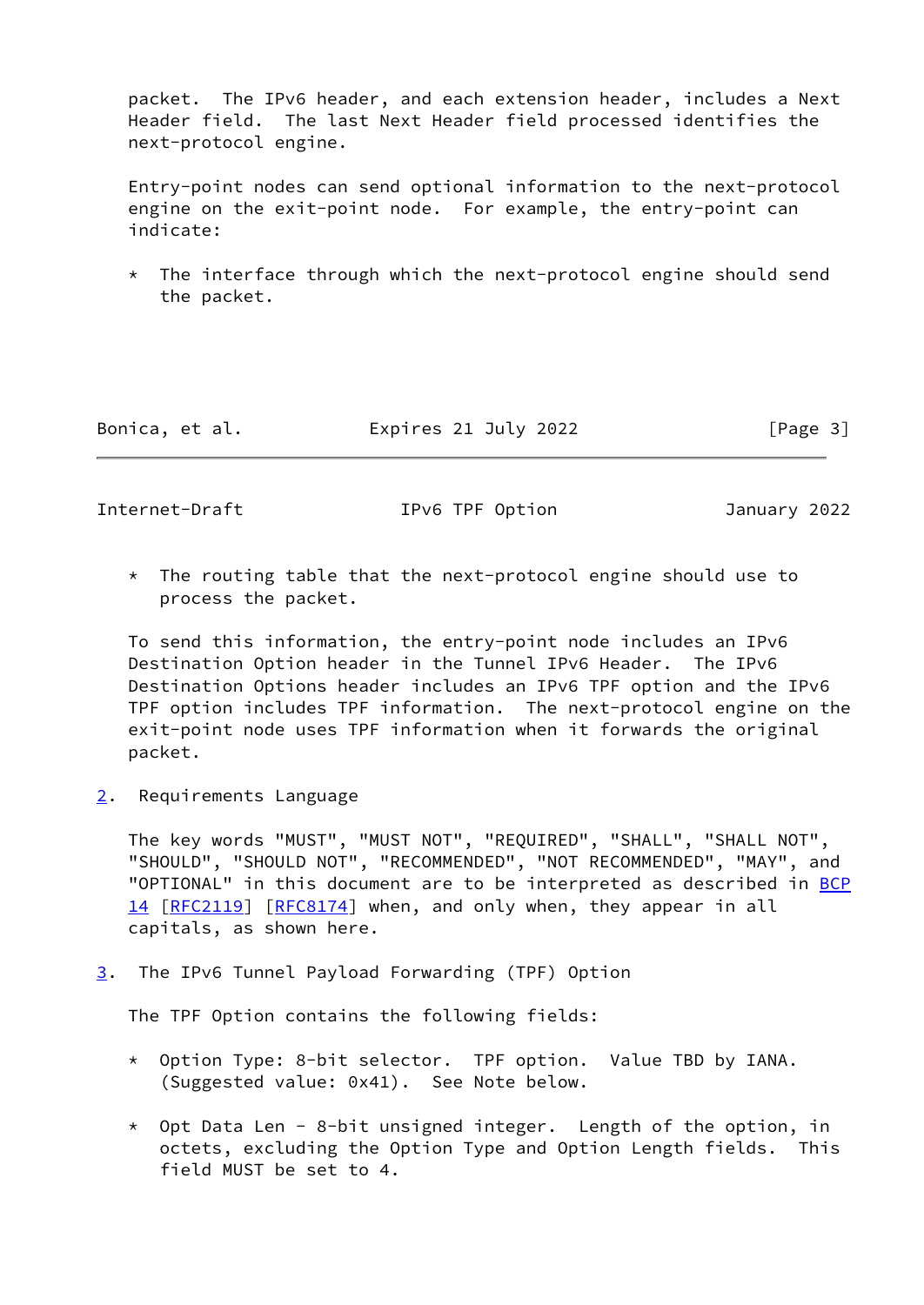\* Option Data - 32-bits. Tunnel Payload Forwarding (TPF) Information.

 The TPF option MAY appear in a Destination Options header that precedes an upper-layer header. It MUST NOT appear in a Hop-by-hop Options header or in a Destination Options header that precedes a Routing header.

 NOTE : The highest-order two bits of the Option Type (i.e., the "act" bits) are 01. These bits specify the action taken by a destination node that does not recognize the option. The required action is to discard the packet. The third highest-order bit of the Option Type (i.e., the "chg" bit) is 0. This indicates that Option Data cannot be modified along the path between the packet's source and its destination.

Bonica, et al. <br>Expires 21 July 2022 [Page 4]

<span id="page-4-1"></span>Internet-Draft IPv6 TPF Option January 2022

<span id="page-4-0"></span>[4](#page-4-0). TPF Information Determines Next-Protocol Engine Behavior

 An exit-point node supports one or more next-protocol engines (e.g., Ethernet, IPv4, IPv6). Each next-protocol engine supports a default forwarding procedure and zero or more special forwarding procedures.

When an exit-point node submits a packet to a next-protocol engine without TPF information, the next-protocol engine executes its default forwarding procedure. For example, assume that the exit point node receives the following Tunnel IPv6 Packet:

- \* The Tunnel IPv6 Packet does not contain TPF information.
- \* The original packet is IPv4.

 In this case, the exit-point node processes and removes the Tunnel IPv6 Header. It then submits the original packet, without any TPF information, to the IPv4 protocol engine.

 The IPv4 protocol engine executes its default forwarding procedure. It searches its Forwarding Information Base (FIB) for and entry that matches the original packet's destination address. If the search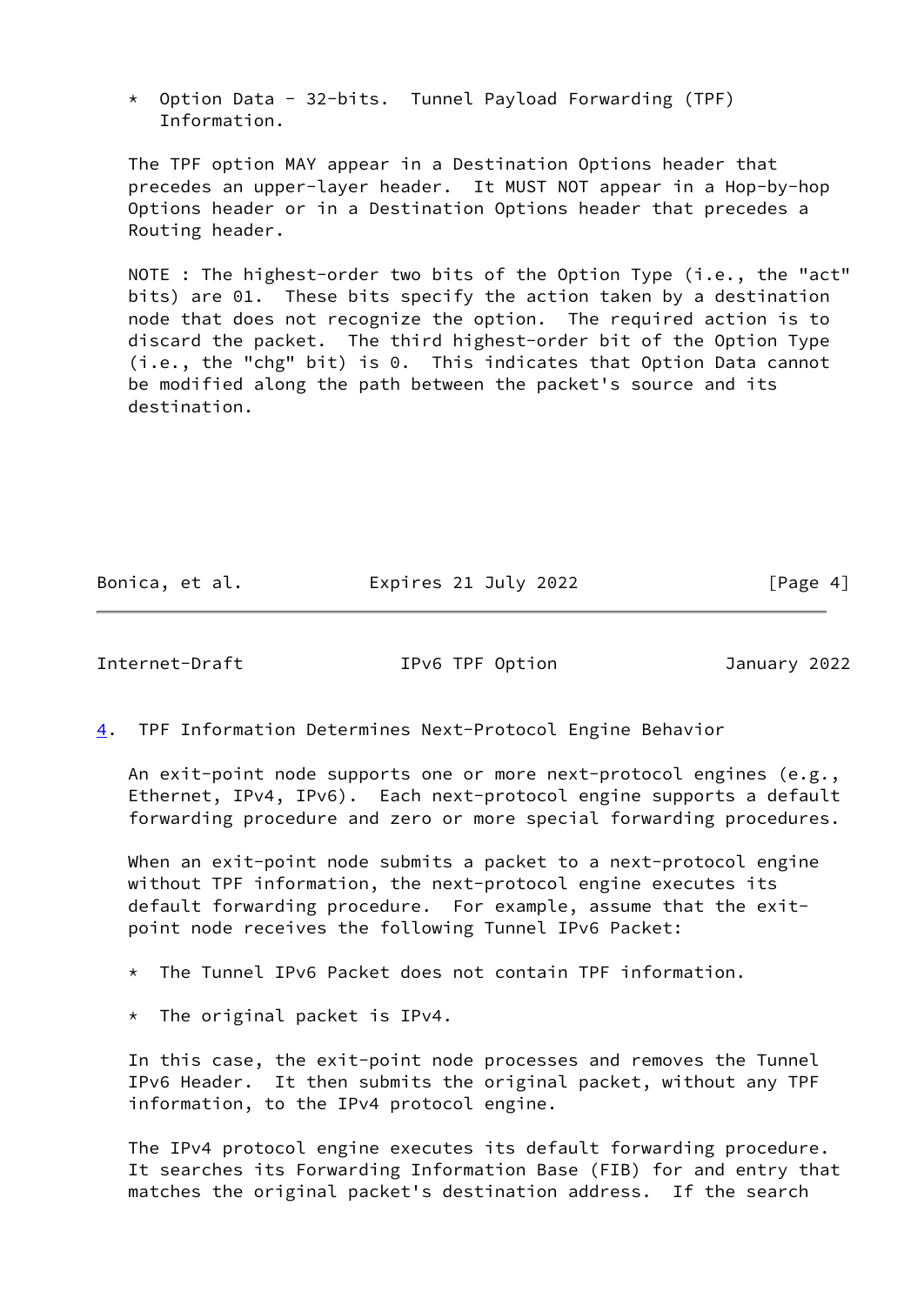returns a FIB entry, the protocol engine forwards the packet through an interface that the FIB entry identifies.

When an exit-point node submits a packet to a next-protocol engine with TPF information, the next-protocol engine executes a special forwarding procedure. For example, assume that the exit-point node receives the following Tunnel IPv6 packet:

- The Tunnel IPv6 Packet contains TPF information that identifies an interface.
- \* The original packet is IPv4.

 In this case, the exit-point node processes and removes the Tunnel IPv6 Header. It then submits the original packet, along with TPF information, to the IPv4 protocol engine.

 The IPv4 protocol engine executes a special forwarding procedure. It forwards the packet through the interface identified by TPF information, without searching the FIB.

<span id="page-5-0"></span>[5](#page-5-0). TPF Information Semantics

 TPF information is opaque. While it must be understood by the entry point node and the exit-point node, it does not need to be understood by any other node.

| Bonica, et al. | Expires 21 July 2022 | [Page 5] |
|----------------|----------------------|----------|
|----------------|----------------------|----------|

<span id="page-5-2"></span>

| Internet-Draft | IPv6 TPF Option | January 2022 |
|----------------|-----------------|--------------|
|                |                 |              |

<span id="page-5-1"></span>[6](#page-5-1). Virtual Private Networking (VPN) Applications

 The IPv6 TPF option is useful in deployments where IPv6 tunnels carry:

\* Layer 3 Virtual Private Network (L3VPN) [[RFC4364\]](https://datatracker.ietf.org/doc/pdf/rfc4364) traffic.

\* Ethernet Virtual Private Network (EVPN) [[RFC7432\]](https://datatracker.ietf.org/doc/pdf/rfc7432) traffic.

 When an IPv6 tunnel carries L3VPN traffic, VPN context information can be encoded in an IPv6 TPF option. Therefore, the MPLS service label that is normally present in an L3VPN packet can be eliminated.

 When an IPv6 tunnel carries EVPN traffic, VPN context information can be encoded in an IPv6 TPF option. Therefore, the UDP and VXLAN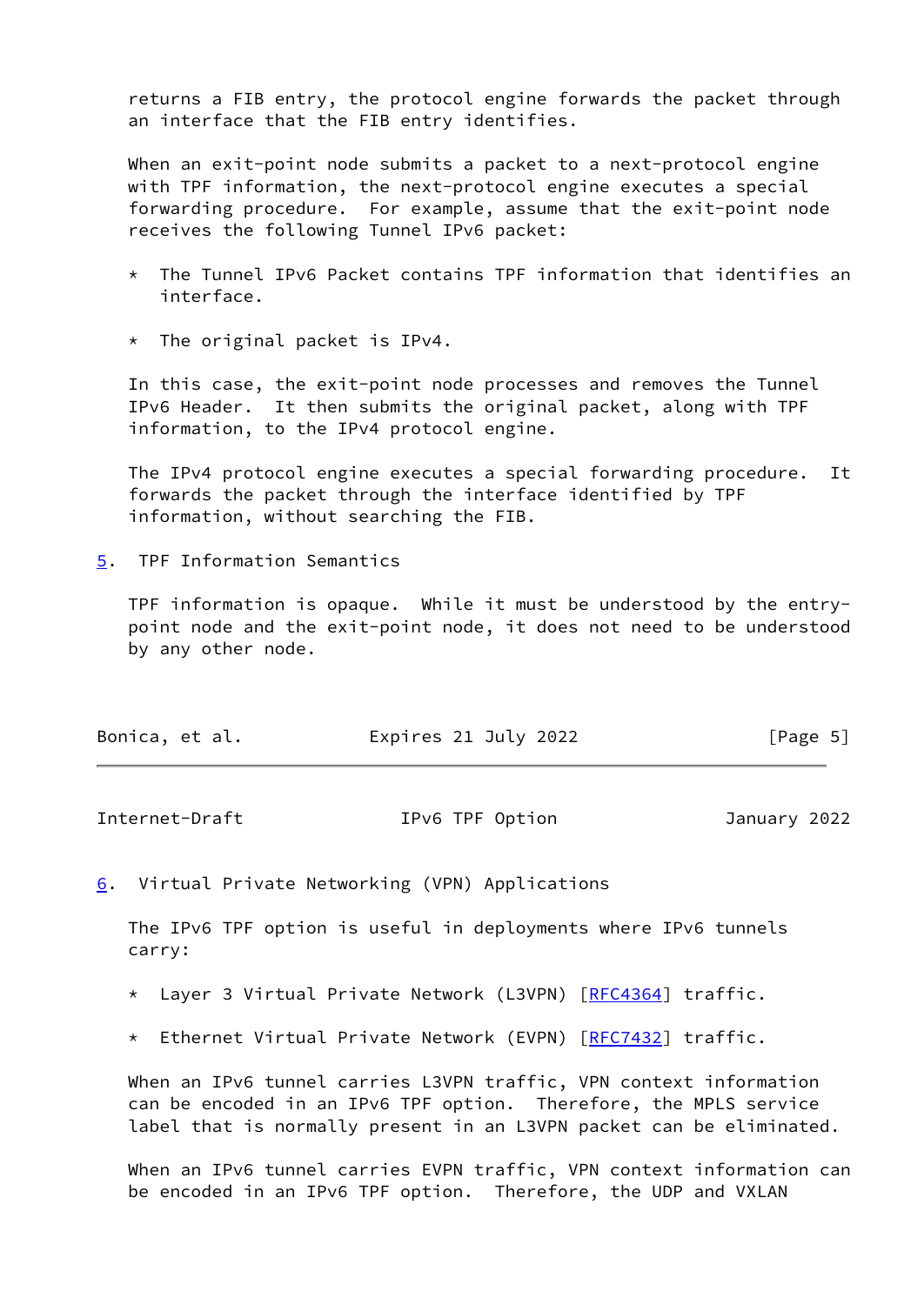headers that might otherwise be present can be eliminated.

<span id="page-6-0"></span>[7](#page-6-0). Security Considerations

 TPF information MUST NOT be accepted from untrusted sources. The following are acceptable methods of risk mitigation:

- \* Authenticate the IPv6 TPF option using the IPv6 Authentication Header (AH) [\[RFC4302](https://datatracker.ietf.org/doc/pdf/rfc4302)] or the IPv6 Encapsulating Security Payload (ESP) Header [\[RFC4303](https://datatracker.ietf.org/doc/pdf/rfc4303)].
- \* Maintain a secure TPF domain.

 All nodes at the edge of a secure TPF domain discard packets that satisfy the following criteria:

- \* Contain an IPv6 TPF option.
- \* Contain an IPv6 Destination Address that represents an interface inside of the secure TPF domain.
- <span id="page-6-1"></span>[8](#page-6-1). IANA Considerations

 IANA is requested to allocate a code point from the Destination Options and Hop-by-hop Options registry [\(https://www.iana.org/assignments/ipv6-parameters/](https://www.iana.org/assignments/ipv6-parameters/ipv6-parameters.xhtml#ipv6-parameters-2) [ipv6-parameters.xhtml#ipv6-parameters-2](https://www.iana.org/assignments/ipv6-parameters/ipv6-parameters.xhtml#ipv6-parameters-2)). This option is called "Tunnel Payload Forwarding Option". The "act" bits are 01 and the "chg" bit is 0. The suggested value is 0x41.

| Bonica, et al. | Expires 21 July 2022 | [Page 6] |
|----------------|----------------------|----------|
|                |                      |          |

<span id="page-6-3"></span>Internet-Draft IPv6 TPF Option January 2022

<span id="page-6-2"></span>[9](#page-6-2). Acknowledgements

 Thanks to Dr. Vanessa Ameen, Brian Carpenter, Adrian Farrel, Ishaan Gandhi, Tom Herbert, John Leddy, Srihari Sangli and Tony Li for their comments.

<span id="page-6-4"></span>[10.](#page-6-4) Contributors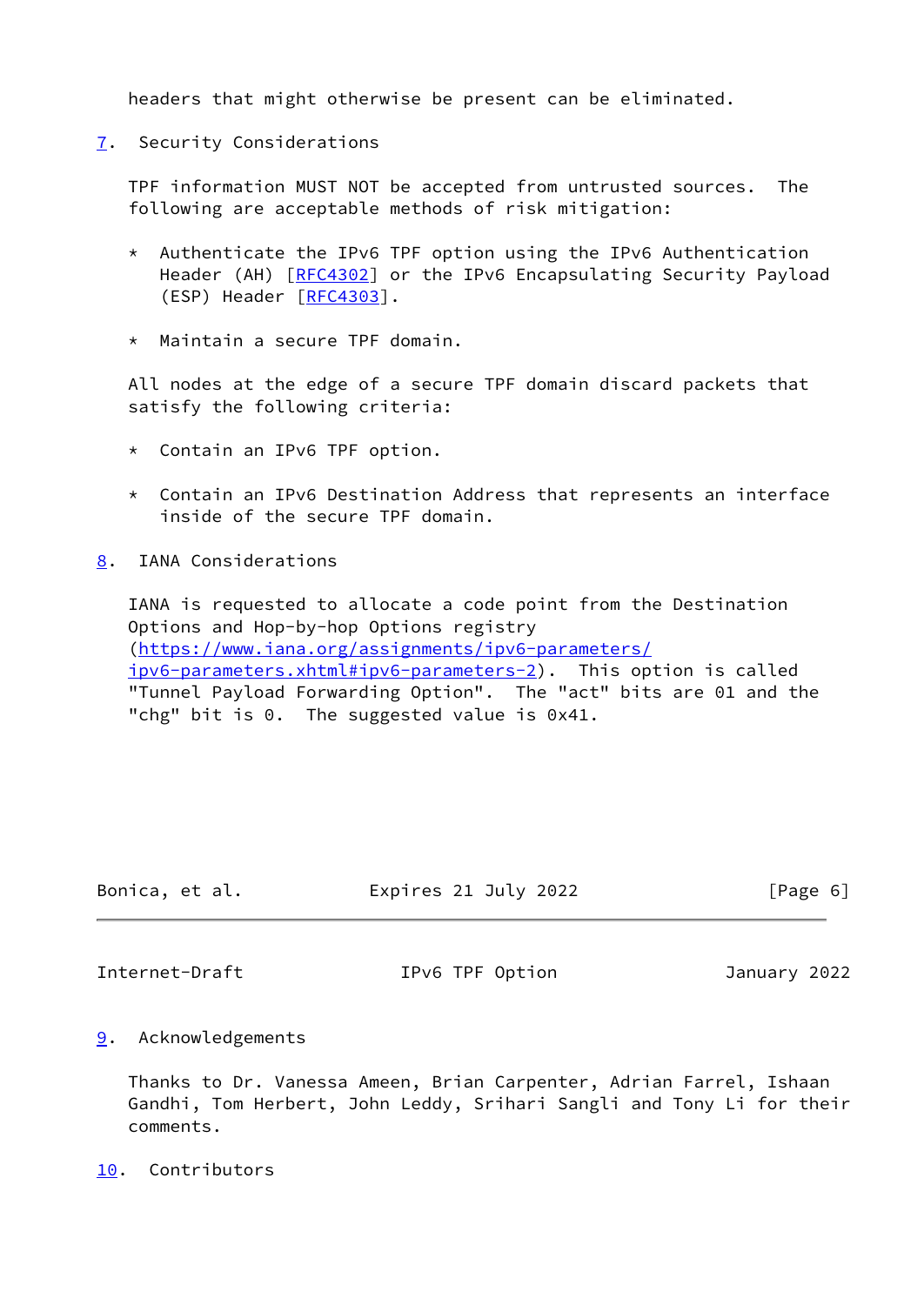Chris Lenart

Verizon

22001 Loudoun County Parkway

Ashburn, Virginia 20147 USA

Email: chris.lenart@verizon.com

Greg Presbury

Hughes Network Systems

11717 Exploration Lane

Germantown, Maryland 20876 USA

Email: greg.presbury@hughes.com

<span id="page-7-0"></span>[11.](#page-7-0) References

<span id="page-7-1"></span>[11.1](#page-7-1). Normative References

- [RFC2119] Bradner, S., "Key words for use in RFCs to Indicate Requirement Levels", [BCP 14](https://datatracker.ietf.org/doc/pdf/bcp14), [RFC 2119](https://datatracker.ietf.org/doc/pdf/rfc2119), DOI 10.17487/RFC2119, March 1997, <[https://www.rfc-editor.org/info/rfc2119>](https://www.rfc-editor.org/info/rfc2119).
- [RFC2473] Conta, A. and S. Deering, "Generic Packet Tunneling in IPv6 Specification", [RFC 2473](https://datatracker.ietf.org/doc/pdf/rfc2473), DOI 10.17487/RFC2473, December 1998, <<https://www.rfc-editor.org/info/rfc2473>>.
- [RFC4302] Kent, S., "IP Authentication Header", [RFC 4302](https://datatracker.ietf.org/doc/pdf/rfc4302), DOI 10.17487/RFC4302, December 2005, <[https://www.rfc-editor.org/info/rfc4302>](https://www.rfc-editor.org/info/rfc4302).

Bonica, et al. **Expires 21 July 2022** [Page 7]

<span id="page-7-2"></span>Internet-Draft IPv6 TPF Option January 2022

[RFC4303] Kent, S., "IP Encapsulating Security Payload (ESP)",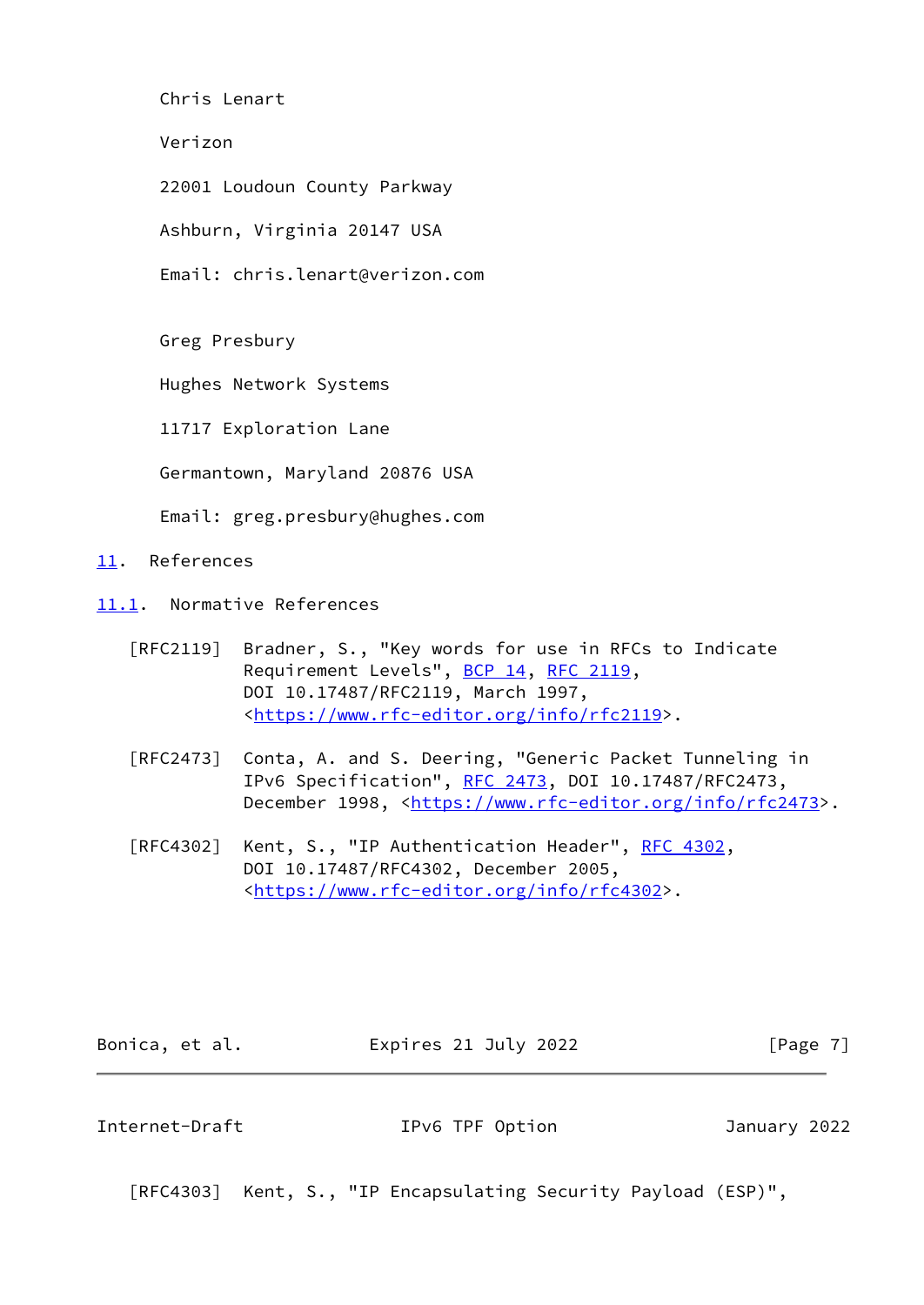[RFC 4303,](https://datatracker.ietf.org/doc/pdf/rfc4303) DOI 10.17487/RFC4303, December 2005, <[https://www.rfc-editor.org/info/rfc4303>](https://www.rfc-editor.org/info/rfc4303).

- [RFC8174] Leiba, B., "Ambiguity of Uppercase vs Lowercase in [RFC](https://datatracker.ietf.org/doc/pdf/rfc2119) [2119](https://datatracker.ietf.org/doc/pdf/rfc2119) Key Words", [BCP 14](https://datatracker.ietf.org/doc/pdf/bcp14), [RFC 8174,](https://datatracker.ietf.org/doc/pdf/rfc8174) DOI 10.17487/RFC8174, May 2017, [<https://www.rfc-editor.org/info/rfc8174](https://www.rfc-editor.org/info/rfc8174)>.
- [RFC8200] Deering, S. and R. Hinden, "Internet Protocol, Version 6 (IPv6) Specification", STD 86, [RFC 8200](https://datatracker.ietf.org/doc/pdf/rfc8200), DOI 10.17487/RFC8200, July 2017, <[https://www.rfc-editor.org/info/rfc8200>](https://www.rfc-editor.org/info/rfc8200).

<span id="page-8-0"></span>[11.2](#page-8-0). Informative References

- [RFC4364] Rosen, E. and Y. Rekhter, "BGP/MPLS IP Virtual Private Networks (VPNs)", [RFC 4364](https://datatracker.ietf.org/doc/pdf/rfc4364), DOI 10.17487/RFC4364, February 2006, [<https://www.rfc-editor.org/info/rfc4364](https://www.rfc-editor.org/info/rfc4364)>.
- [RFC7432] Sajassi, A., Ed., Aggarwal, R., Bitar, N., Isaac, A., Uttaro, J., Drake, J., and W. Henderickx, "BGP MPLS-Based Ethernet VPN", [RFC 7432](https://datatracker.ietf.org/doc/pdf/rfc7432), DOI 10.17487/RFC7432, February 2015, [<https://www.rfc-editor.org/info/rfc7432](https://www.rfc-editor.org/info/rfc7432)>.

Authors' Addresses

 Ron Bonica Juniper Networks 2251 Corporate Park Drive Herndon, Virginia 20171 United States of America

Email: rbonica@juniper.net

 Yuji Kamite NTT Communications Corporation 3-4-1 Shibaura, Minato-ku, 108-8118 Japan

Email: y.kamite@ntt.com